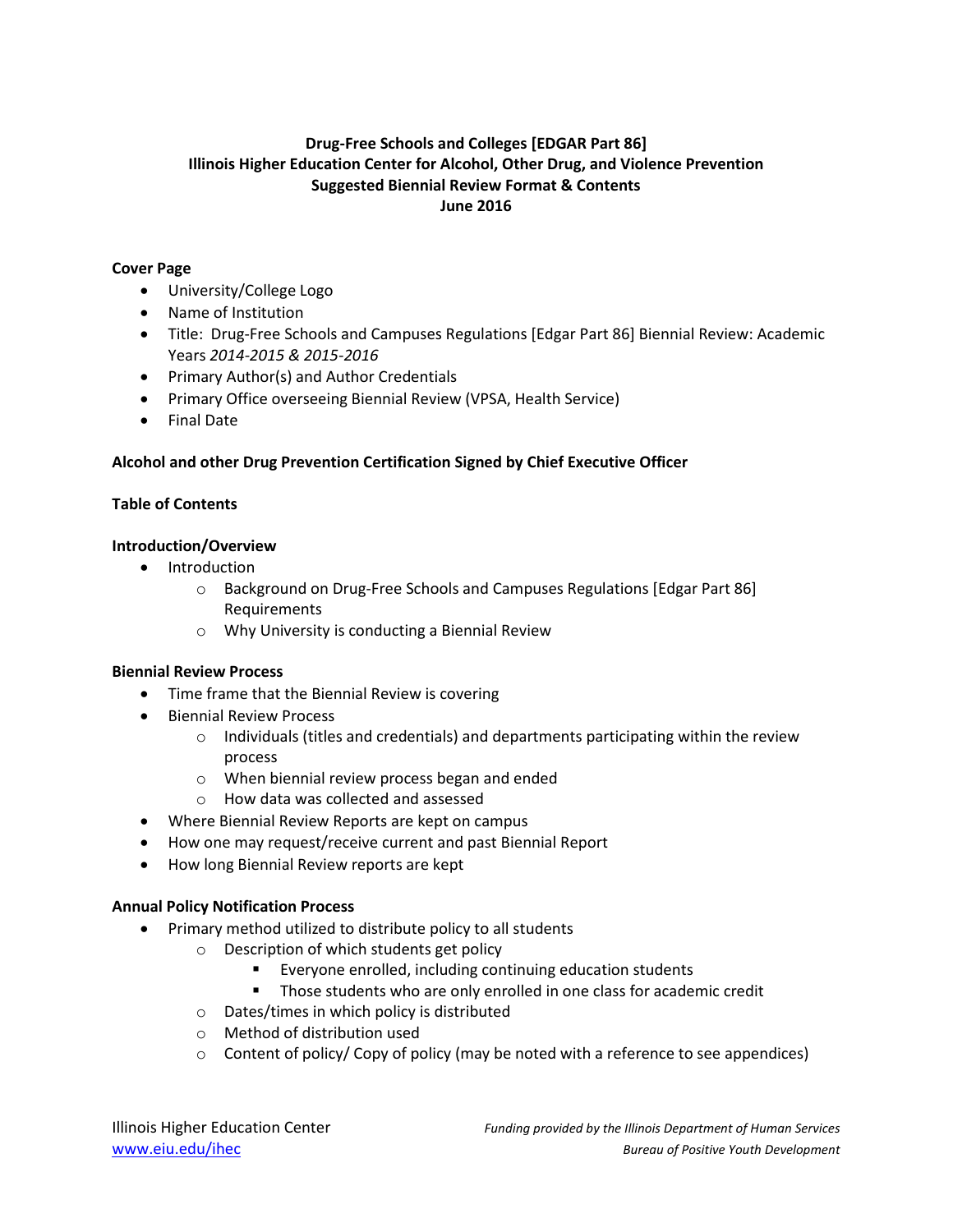- Standards of conduct that clearly prohibit, at a minimum, the unlawful possession, use or distribution of illicit drugs and alcohol by students and employees on its property or as part of any of its activities
- A description of the applicable legal sanctions under local, State, or Federal law for the unlawful possession or distribution of illicit drugs and alcohol
- A description of the health risks associated with the use of illicit drugs and the abuse of alcohol
- A description of any drug or alcohol counseling, treatment or rehabilitation or re-entry programs that are available to employees or students
- A clear statement that the institution will impose disciplinary sanctions on students and employees (consistent with State and Federal law), and a description of those sanctions, up to and including expulsion or termination of employment and referral for prosecution, for violations of the standards of conduct; a disciplinary sanction may include the completion of an appropriate rehabilitation program.
- $\circ$  Notation of how students who enter the institution after policy is distributed get policy before next distribution
- o Notation of how students who are taking classes off-campus, abroad, and on-line get policy
- Primary method utilized to distribute policy to all employees
	- o Description of which employees get policy
	- o Dates/times in which policy is distributed
	- o Method of distribution used
	- $\circ$  Content of policy/ Copy of policy (may be noted with a reference to see appendices)
		- Standards of conduct that clearly prohibit, at a minimum, the unlawful possession, use or distribution of illicit drugs and alcohol by students and employees on its property or as part of any of its activities
		- A description of the applicable legal sanctions under local, State, or Federal law for the unlawful possession or distribution of illicit drugs and alcohol
		- A description of the health risks associated with the use of illicit drugs and the abuse of alcohol
		- A description of any drug or alcohol counseling, treatment or rehabilitation or re-entry programs that are available to employees or students
		- A clear statement that the institution will impose disciplinary sanctions on students and employees (consistent with State and Federal law), and a description of those sanctions, up to and including expulsion or termination of employment and referral for prosecution, for violations of the standards of conduct; a disciplinary sanction may include the completion of an appropriate rehabilitation program.
	- $\circ$  Notation of how employees who begin working at institution after policy is distributed get policy before next distribution
	- $\circ$  Notation of how employees who work off-campus (off-campus sites, teaching on-line classes)
- Additional methods used to distribute policy (on-line availability, inclusion in written materials, etc.)
- Information on how requests for policy are granted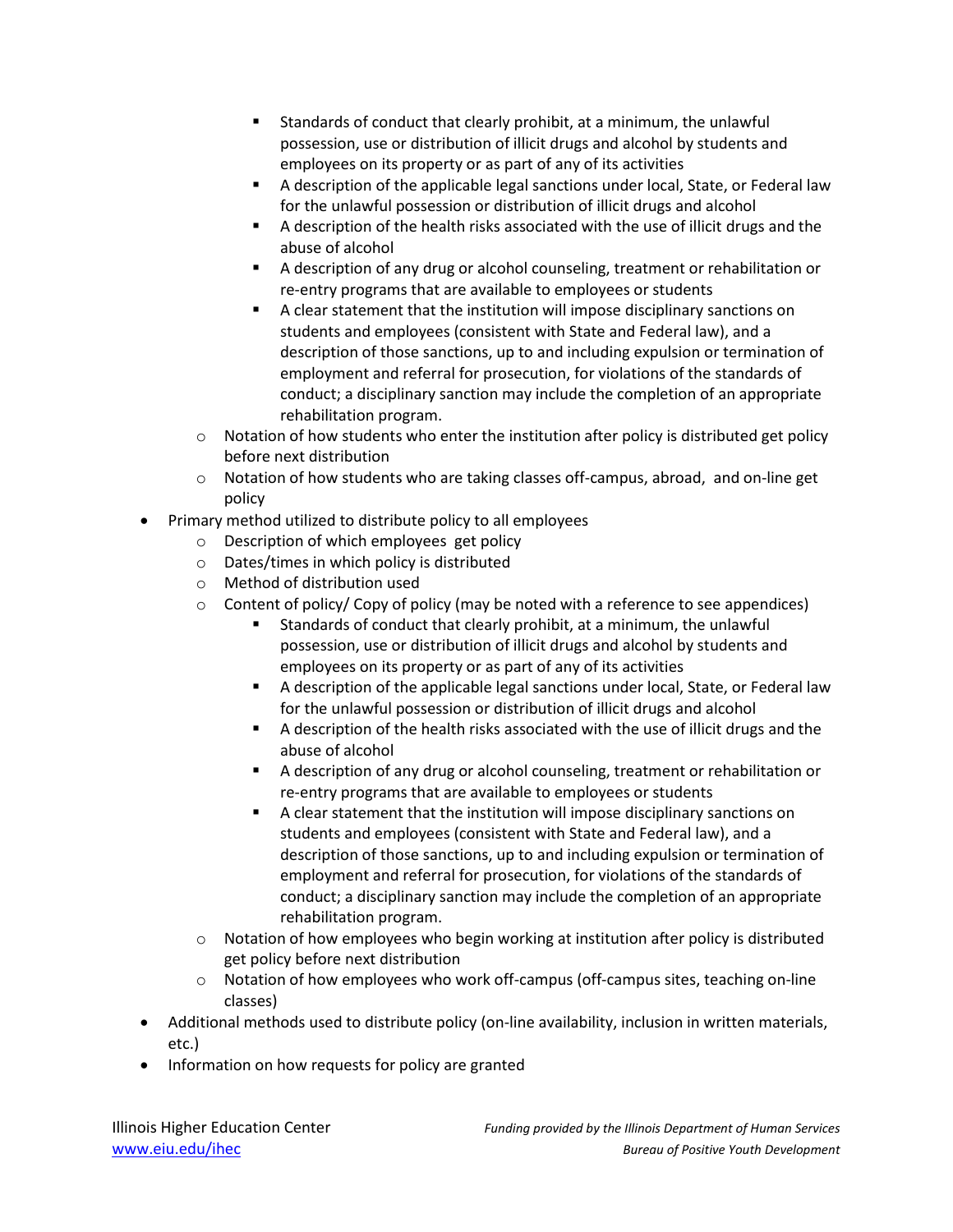## **ALCOHOL AND OTHER DRUG Prevalence Rate, Incidence Rate, Needs Assessment and Trend Data**

- The number of drug and alcohol-related incidents and fatalities that occur on campus
- The number of drug and alcohol-related incidents and fatalities that are reported to campus officials
- CORE Alcohol and other Drug Survey Data, preferably over time to show increases/decreases in trend data. If used, IHEC suggests that a copy of CORE Executive Summary be included within appendices. Suggested CORE Items to consider include:
	- o Consumed alcohol in past year
	- o Consumed alcohol in past 30 days
	- o Underage students (<21 years old) consumed alcohol in last 30 days
	- o Binge Drank in last 2 weeks\*
	- o Used Marijuana in past year
	- o Current Marijuana users
	- o Used illegal drugs (except marijuana) in past year
	- o Current illegal drug users (excluding marijuana)
	- o Marijuana use in past 30 days
	- o Reported some sort of public misconduct due to alcohol or other drug use in past year
- Inclusion of National College Health Assessment (NCHA) Survey Data relating to Alcohol and Other Drug Data; if used, IHEC suggests that a copy of NCHA Executive Summary be included within appendices (consider using survey items similar to those suggested above with CORE Survey)
- Inclusion of other National Surveys that may be used on your campus that ask Alcohol and other Drug Related questions
- Inclusion of other surveys that have been used on your campus that ask Alcohol and Other Drug related questions
- Alcohol and other Drug Related Admissions to local ER
- Alcohol and other Drug Related Ambulance Transports/Calls for Service
- Other Assessment Data

## **ALCOHOL AND OTHER DRUG Policy, Enforcement & Compliance Inventory & Related Outcomes/Data**

- Include the entire text of all and any policy related to alcohol and other drug use for your students, staff and faculty. Examples of policies may include:
	- o Federal Drug Free Campus Policy
	- o Drug and Alcohol Abuse
	- o Dry Campus Policy
	- o Student Code of Conduct particularly relating to Alcohol and Other Drugs
	- o Alcoholic Beverages Payment from University Accounts
	- o Alcoholic Beverages Sale, Serving and Consumption
	- o Tailgating
	- o Alcoholic Beverages-University Housing
	- o Substance Abuse Policy University Housing
	- o Guidelines for Fraternity and Sorority Use of Alcohol
	- o Smoke Free/Tobacco Free Campus
	- o Amnesty/Responsible Action Protocol Policies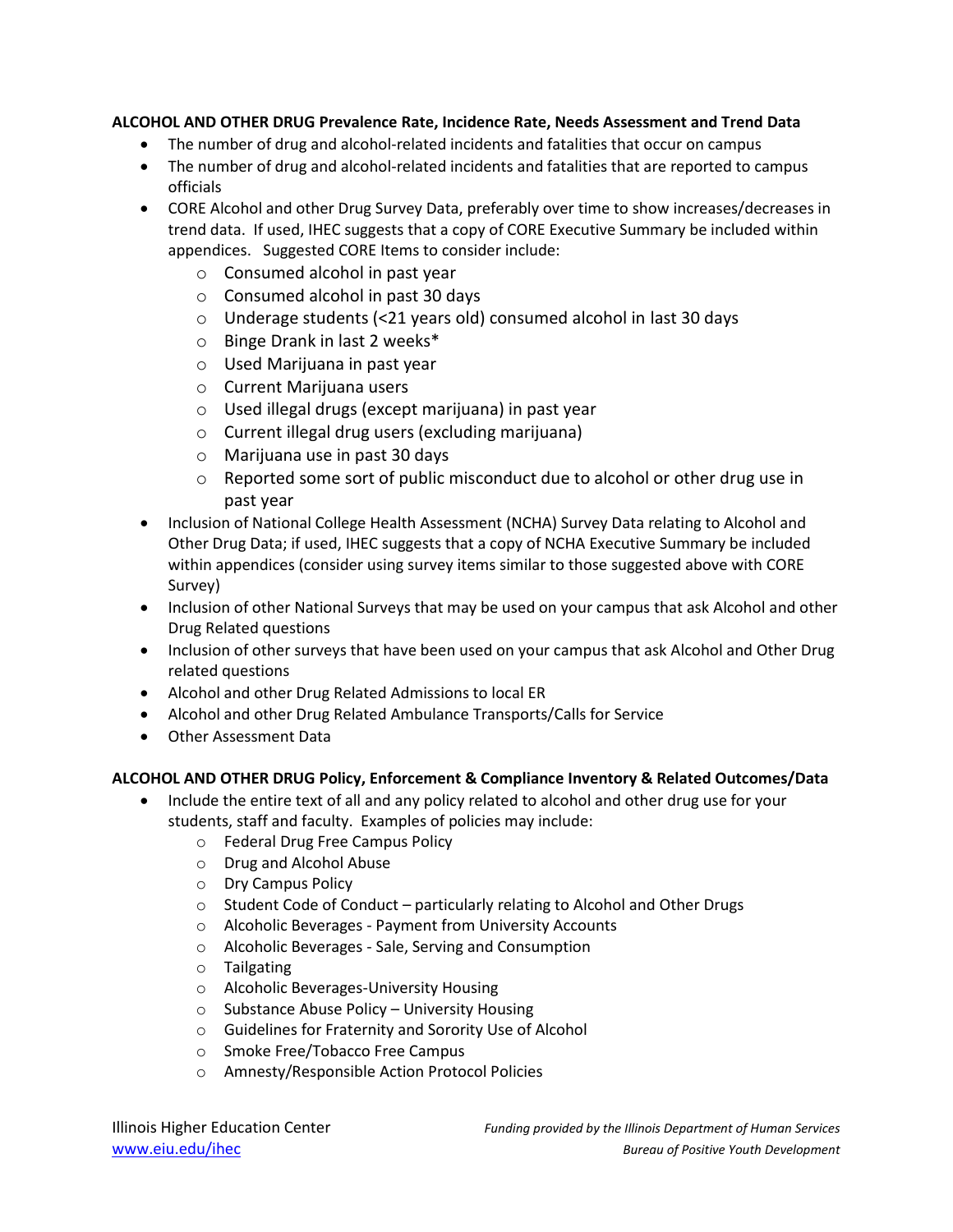- $\circ$  Athletic Department Alcohol and Other Drug Use Policy If not universal and left to each team/coach, then copies of each team's alcohol and other drug policy
- o Athletic Department Alcohol and Other Drug Testing Policy
- o Employee Assistance Program Referral Policy
- o Financial Aid Drug Convictions Policy
- $\circ$  Sexual Assault and other Violence related policies that relate to alcohol/other drug use
- o Alcohol/Drug Use in the Classroom Policies
- o Alcohol Poisoning/Drunk Students in the Bushes Protocols
- General oversight of each policy, particularly if not noted within the text of the policy
	- o Description of who oversees administration of policy
	- o Description of who oversees monitoring of policy
	- o Description of who oversees discipline/sanctioning/adjudication of policy
- Methods used for general enforcement
	- o Description of law enforcement/security forces and authority/jurisdiction
	- o Description of relationships with off-campus law enforcement/security forces and jurisdiction
	- $\circ$  Description of others who may provide monitoring of alcohol and other drug policies
		- Resident Assistants
		- **Night Assistants**
- Number of violations observed/reported for each judicial/discipline related policy
- Type and number of sanctions administered for violations of each policy
- Number of requests for permission/authorization (request for alcohol sales/serving faculty wine tasting parties, number of requests for fraternity/sorority alcohol functions)
- If no violations are indicated is data not collected or made available

## **ALCOHOL AND OTHER DRUG Comprehensive Program /Intervention Inventory & Related Process and Outcomes/Data**

- Various ways of listing out programs and interventions
	- o Alphabetically by Division, Department/Offices overseeing/administering programs/interventions
	- o Alphabetically by Program or Intervention
	- o By NIAAA Tiers of Evidence
	- o Type of Program/Classification/Category
- Program/Intervention Description
	- $\circ$  Description/Explanation of what each alcohol and other drug program/intervention offered is (suggested content could include, what program/intervention is, who offers it, when it is offered, target audiences, whether it is a universal, selected or indicated level of prevention, NIAAA tier of evidence that it is believed to fall under)
	- $\circ$  If you have several years of data, providing more than the current biennial review data may be helpful to detect trends
	- o Process Summary Metrics
		- Number of times offered
		- Number of students/staff/faculty served
		- **Utilization numbers**
		- **•** Demographics of students/staff/faculty served
		- % of content delivered vs. % of content actually delivered
		- Satisfaction Survey results of participants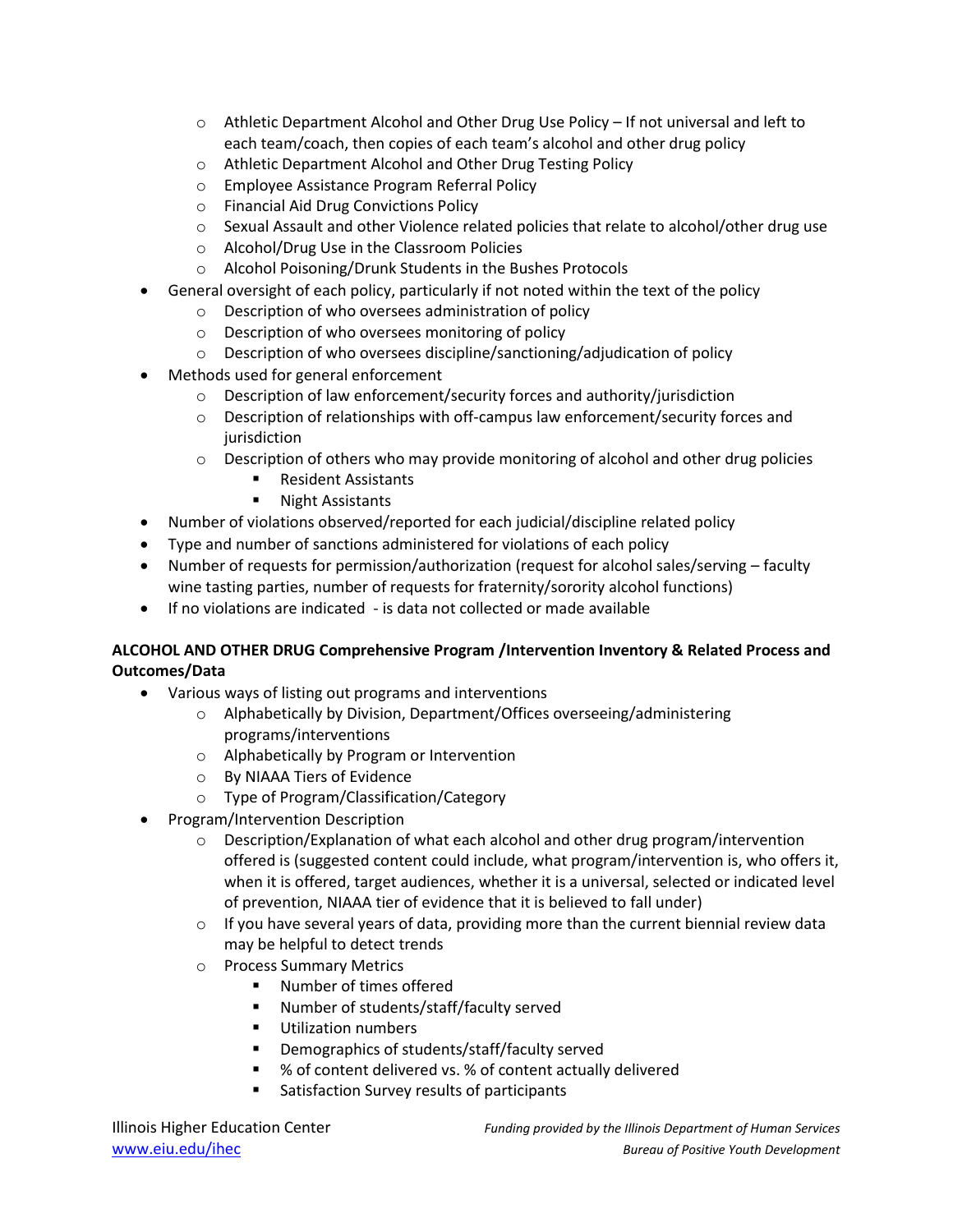- Satisfaction/reflections of staff/faculty administering
- o Outcomes measured at the Program Level
	- **Learning outcomes assessed**
	- Changes in knowledge gained from program/intervention
	- Changes in attitudes gained from program/intervention
	- Changes in beliefs gained from program/intervention
	- Changes in behaviors gained from program/intervention
	- Changes in environment/trend data that can be directly attributed to program/intervention
- Individual Based Programs/Interventions that you may be offering on campus which may be considered:
	- o Brief Assessment and Screening for College Students (BASICS)
	- o Motivational Interviewing
	- o Alcohol Screening Days
	- o Electronic Check-Up to Go (E-CHUG)
	- o Electronic THC Online Knowledge Experience (E-TOKE)
	- o Individual Assessment programs through Health Services
	- o Individual Assessment programs through counseling
	- o Individual based counseling and intervention programs
	- o Employee Assistance Program referrals
	- o Referral programs to off-campus treatment providers for students
	- o Individual interventions for staff and faculty
	- $\circ$  Educational programs usually reserved for policy violators that individuals can voluntarily participate in
- Group Based Programs/Interventions that you may be offering on campus which may be considered:
	- o CHOICES Program
	- o Small Group Social Norms Interventions
	- o E-Calc Alcohol Expectancies Program
	- o Peer Education/Theater Programs
	- o Alcohol and other Drug Programs delivered during Orientation programming
	- o Social Marketing Campaigns
	- o Social Norms Marketing Campaigns
	- o Group based programs delivered through housing, Greek life, athletics
	- o Workshops, seminars, etc. delivered
	- o AA or Recovery based groups
	- o Curriculum Infusion Programs
	- o Life Skills Programs
	- o Group based programs for staff and faculty
	- o Educational programs usually reserved for policy violators that individuals can voluntarily participate in
- Universal or Entire Population Based Programs Programs/Interventions that you may be offering on campus which may be considered:
	- o On-Line Alcohol Education Programs as AlcoholEdu, MyStudent Body
	- o Social Marketing Campaigns
	- o Social Norms Marketing Campaigns
	- o Awareness campaigns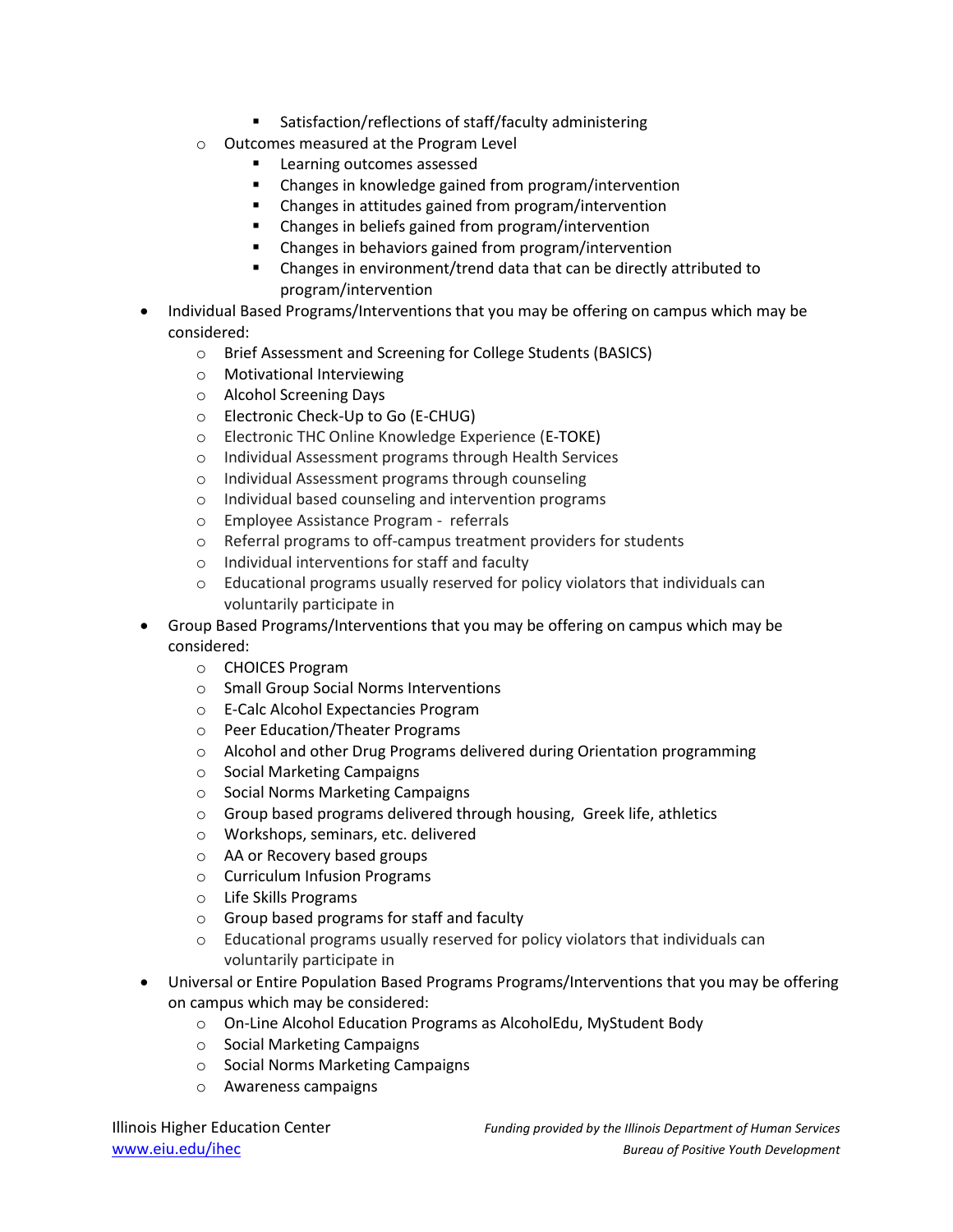- o Social media campaigns
- o Designated Drive/Safe Ride Programs
- o Universal programs geared for all staff and faculty
- Environmental/Socio-Ecological Based Programs
	- o Alcohol and other Drug Task Force, Campus Coalition or Campus/Community Coalition
	- o Alcohol-Free Social Options
	- o Social Norms Campaign
	- o Alcohol-free Residence Facilities/Wellness Programming Facilities
	- o Increased Service Learning/Volunteer Opportunities
	- $\circ$  Alcohol Minimization at Tailgating and other Campus/Community Celebratory Events
	- o Social Host Ordinance Development/Creation
	- o Responsible Beverage Service/Server Education Programs
	- o Enforcing Underage Drinking Law Programs
		- Compliance Checks
		- **Shoulder tap operations**
		- **Party patrols**
		- **EXECONDED CONTROL** Controlled party dispersal operations
		- **•** DUI enforcement
		- **ID Checks at on and off- campus bars and establishments**

## **ALCOHOL AND OTHER DRUG Comprehensive Program Goals and Objectives for Biennium Period Being Reviewed**

- In the prior Biennial Review report, those conducting the review should have offered some recommendations, goals and or objectives for the current period being reviewed. These should be listed within the report.
- These recommendations, goals and or objectives should be reviewed as part of the biennial review process.

## **ALCOHOL AND OTHER DRUG Goal Achievement and Objective Achievement**

- Determinations as to whether these recommendations, goals and or objectives for the current biennium were met or not met should be noted.
- If the recommendations, goals and or objectives were not met, reasons and rationale as to why they were not met are suggested.

## **AOD SWOT/C Analysis**

- Overall discussion of institutional, divisional, departmental/office and program level strengths related to policies
- Overall discussion of institutional, divisional, departmental/office and program level weaknesses related to policies
- Overall discussion of institutional, divisional, departmental/office and program level opportunities related to policies
- Overall discussion of institutional, divisional, departmental/office and program level threats/challenges related to policies
- Overall discussion of institutional, divisional, departmental/office and program level strengths related to programs/interventions
- Overall discussion of institutional, divisional, departmental/office and program level weaknesses related to programs/interventions